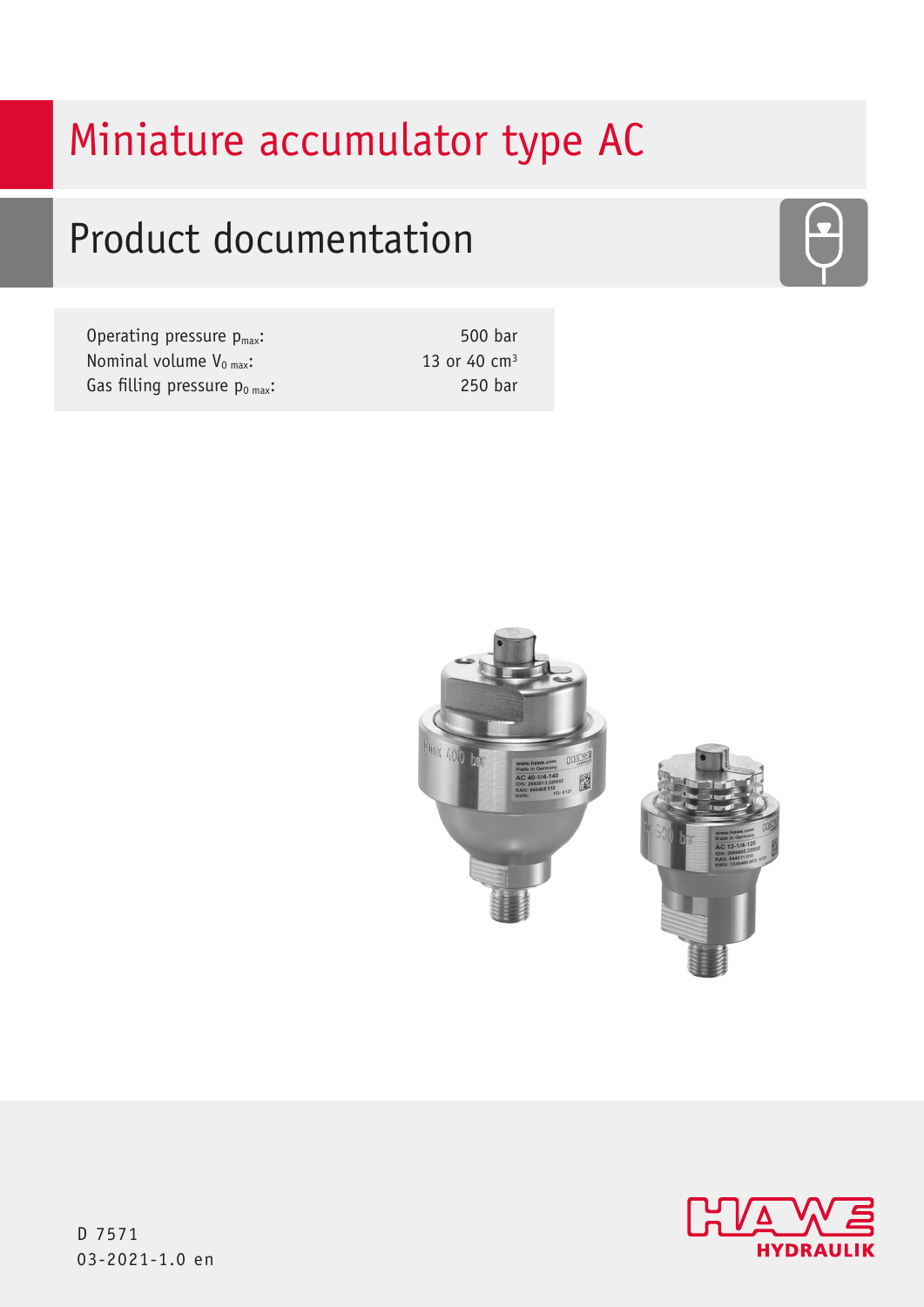

© by HAWE Hydraulik SE.

The reproduction and distribution of this document as well as the use and communication of its contents to others without explicit authorisation is prohibited.

Offenders will be held liable for the payment of damages.

All rights reserved in the event of patent or utility model applications.

Brand names, product names and trademarks are not specifically indicated. In particular with regard to registered and protected names and trademarks, usage is subject to legal provisions.

HAWE Hydraulik respects these legal provisions in all cases.

Printing date / document generated on: 19.03.2021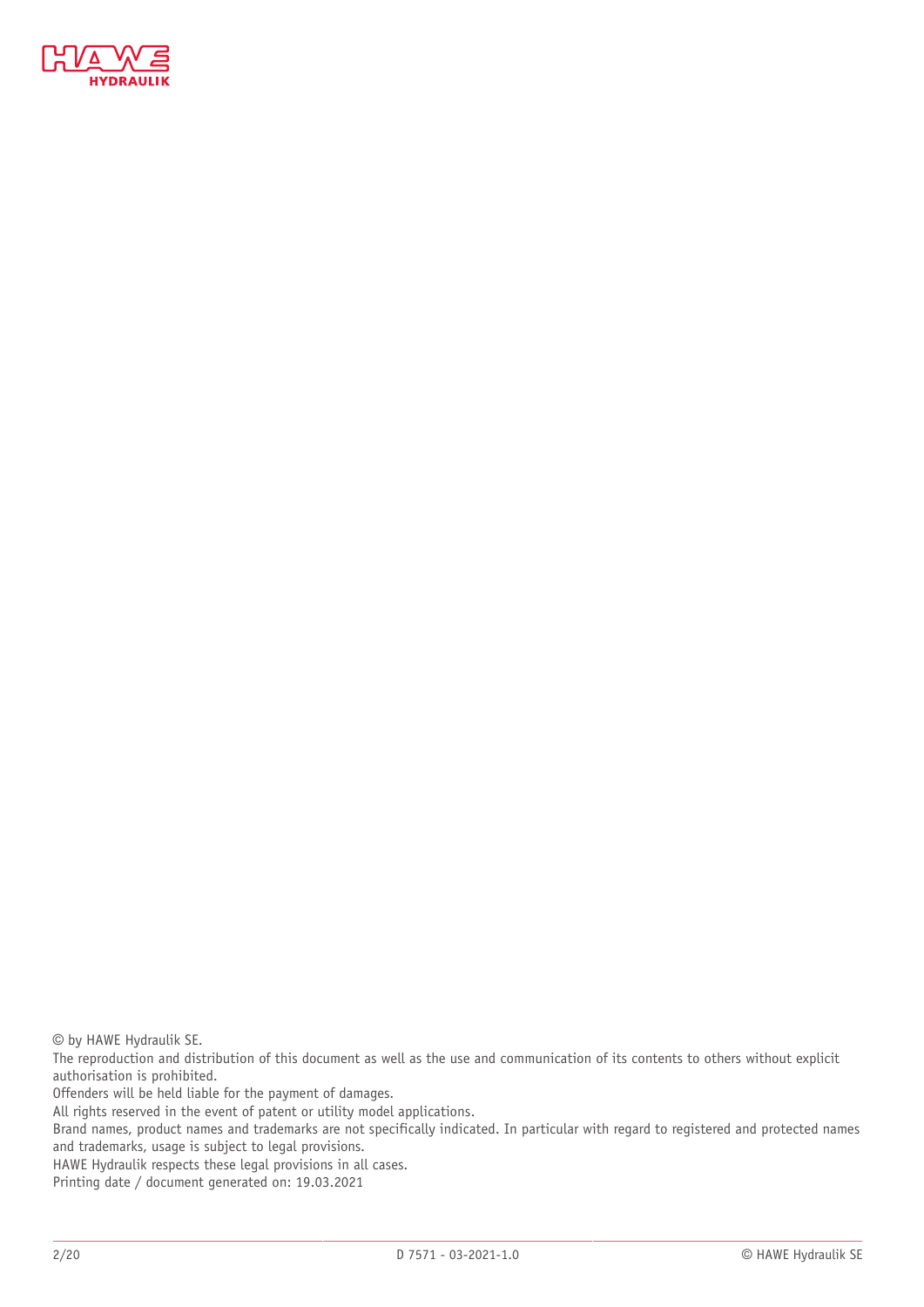

## Contents

| $\mathbf{1}$     |  |
|------------------|--|
| $\overline{2}$   |  |
| $\overline{3}$   |  |
| 3.1              |  |
| $\overline{4}$   |  |
| 4.1              |  |
| 4.2              |  |
| 5 <sup>1</sup>   |  |
| 5.1              |  |
| 5.1.1            |  |
| 5.1.2            |  |
| 5.1.3            |  |
| 5.2              |  |
| 5.3              |  |
| 5.3.1            |  |
| 5.4              |  |
| 5.5              |  |
| $6 \overline{6}$ |  |
| 6.1              |  |
| 6.2              |  |
| 6.2.1            |  |
| 6.2.2            |  |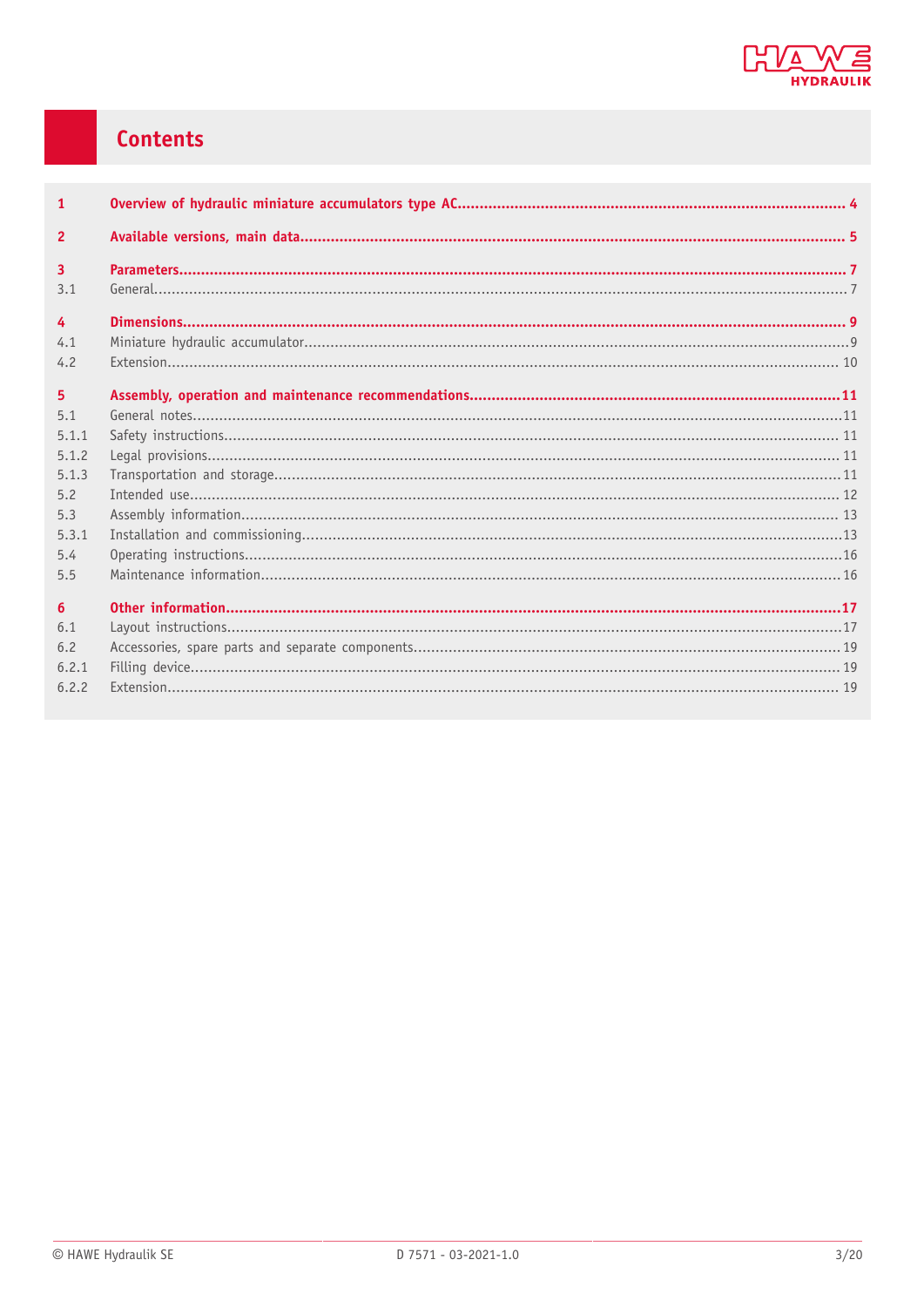

### <span id="page-3-0"></span>**1 Overview of hydraulic miniature accumulators type AC**

Hydraulic accumulators are a type of pressure vessel. They are used primarily for hydraulic damping, as energy stores and for pressure and flow rate equalisation. The miniature hydraulic accumulator type AC is a diaphragm accumulator. Its relatively small accumulation volume is used mainly to compensate for volume changes caused by temperature fluctuation, as backup for potential oil losses from leakage or for oscillation damping.

Different installation orientations and installation positions are possible. Because they are so small, miniature hydraulic accumulators type AC are not subject to article 4 (3) of the Pressure Equipment Directive 2014/68/EU. Various different fittings make it simple to integrate the hydraulic accumulator type AC into a hydraulic system.

#### **Features** and **benefits:**

- Compact design
- Operating pressures up to 500 bar
- Robust design

#### **Intended applications:**

- Machine tools
- Mobile hydraulics
- Accumulator systems
- Test benches



Hydraulic miniature accumulators type AC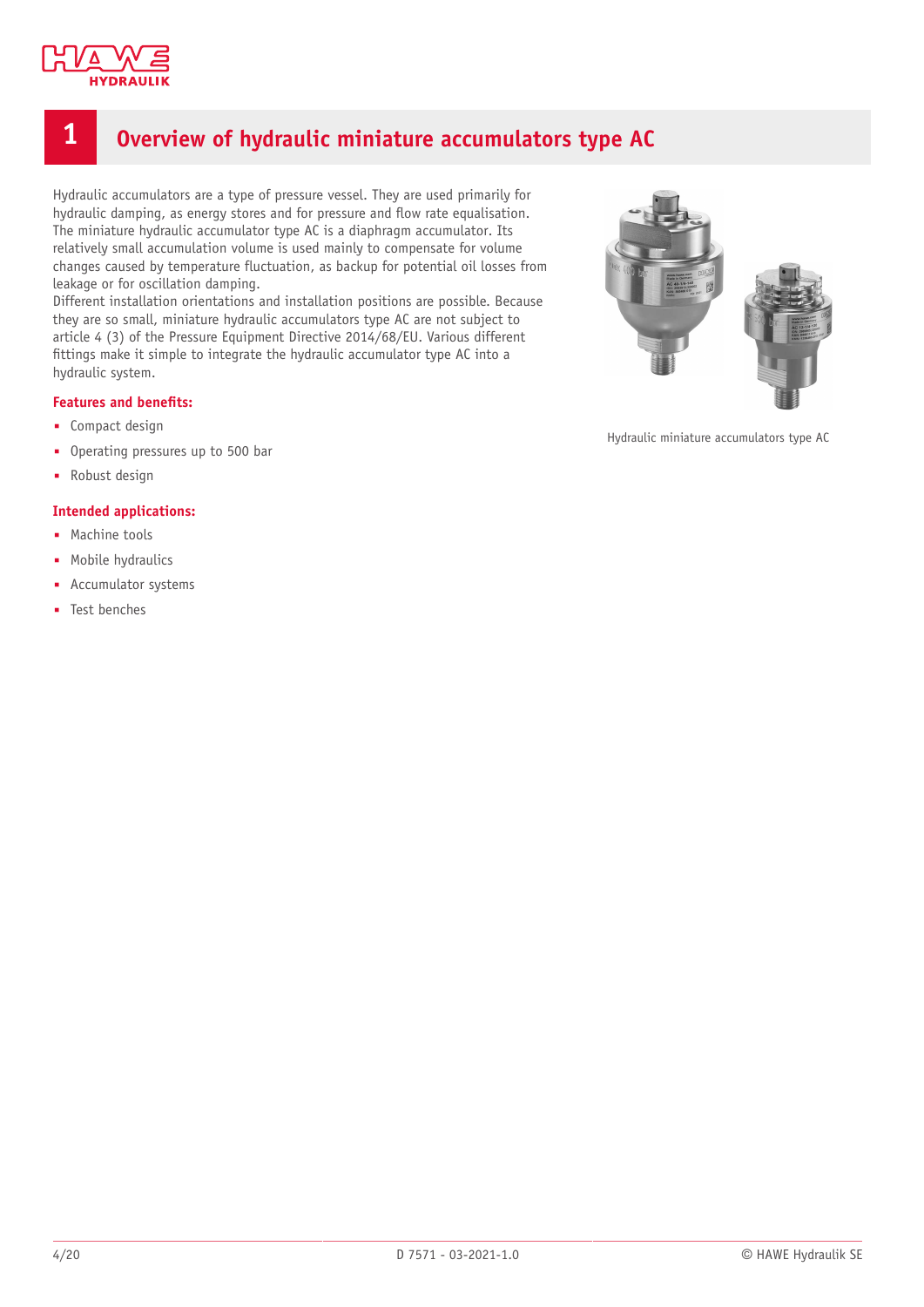

<span id="page-4-0"></span>

**Circuit symbol:**



#### **Ordering examples:**



#### <span id="page-4-1"></span>**Table 1 Basic type, nominal volume and port size**

| <b>Basic type</b>    | Nominal volume<br>$V_0$ (cm <sup>3</sup> ) | permissible overpressure<br>$p_{4 max}$ (bar) | Operating pressure ratio           |                          |
|----------------------|--------------------------------------------|-----------------------------------------------|------------------------------------|--------------------------|
|                      |                                            |                                               | $p_2$ <sub>max</sub><br>isothermal | $p_{1 max}$<br>adiabatic |
| $AC 13 - 1/4$ -      | 13                                         | 500                                           | 4:1                                | 3:1                      |
| ACS 13 - $1/4$ -/ 13 |                                            | 500                                           | 4:1                                | 3:1                      |
| $AC 40 - 1/4$ -      | 40                                         | 400                                           | 4:1                                | 3:1                      |

#### **Q** NOTE

Use of accumulator with shut-off valve type ACS for applications with pressures  $p_{oil 2} > 4 p_{0}$ .

[See Chapter 6.1, "Layout instructions"](#page-16-1)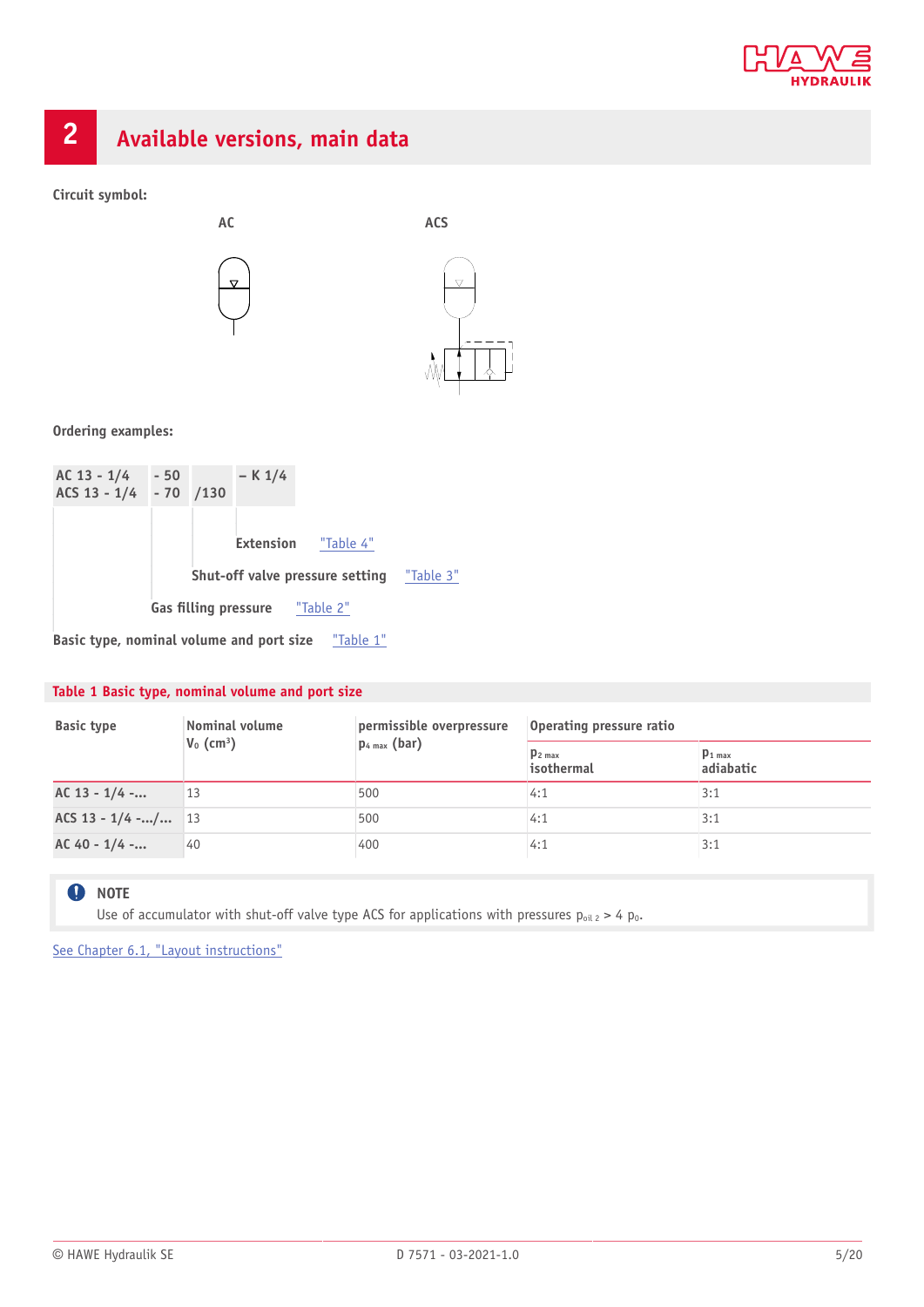

#### <span id="page-5-2"></span>**Table 2 Gas pre-load pressure**

| <b>Basic type</b> | Max. gas pre-load pressure<br>$p_0$ (bar) |
|-------------------|-------------------------------------------|
| AC 13             | 250                                       |
| AC 40             | 250                                       |

#### **O** NOTE

possible values: 0 bar or 20 to 250 bar

Information on gas pre-load pressure  $p_0$  [See Chapter 6.1, "Layout instructions"](#page-16-1)

#### <span id="page-5-1"></span>**Table 3 Shut-off valve pressure setting**

| <b>Basic type</b> | Adjustment range for shut-off valve<br>from  to (bar) |
|-------------------|-------------------------------------------------------|
| <b>ACS 13</b>     | 20 to 100<br>80 to 200                                |
|                   | 180 to 300                                            |

#### <span id="page-5-0"></span>**Table 4 Extension**

| Coding           | <b>Description</b>      |  |
|------------------|-------------------------|--|
| No designation   | w/o extension           |  |
| K <sub>1/4</sub> | short extension, 31 mm  |  |
| $L_1/4$          | long extension, 66.5 mm |  |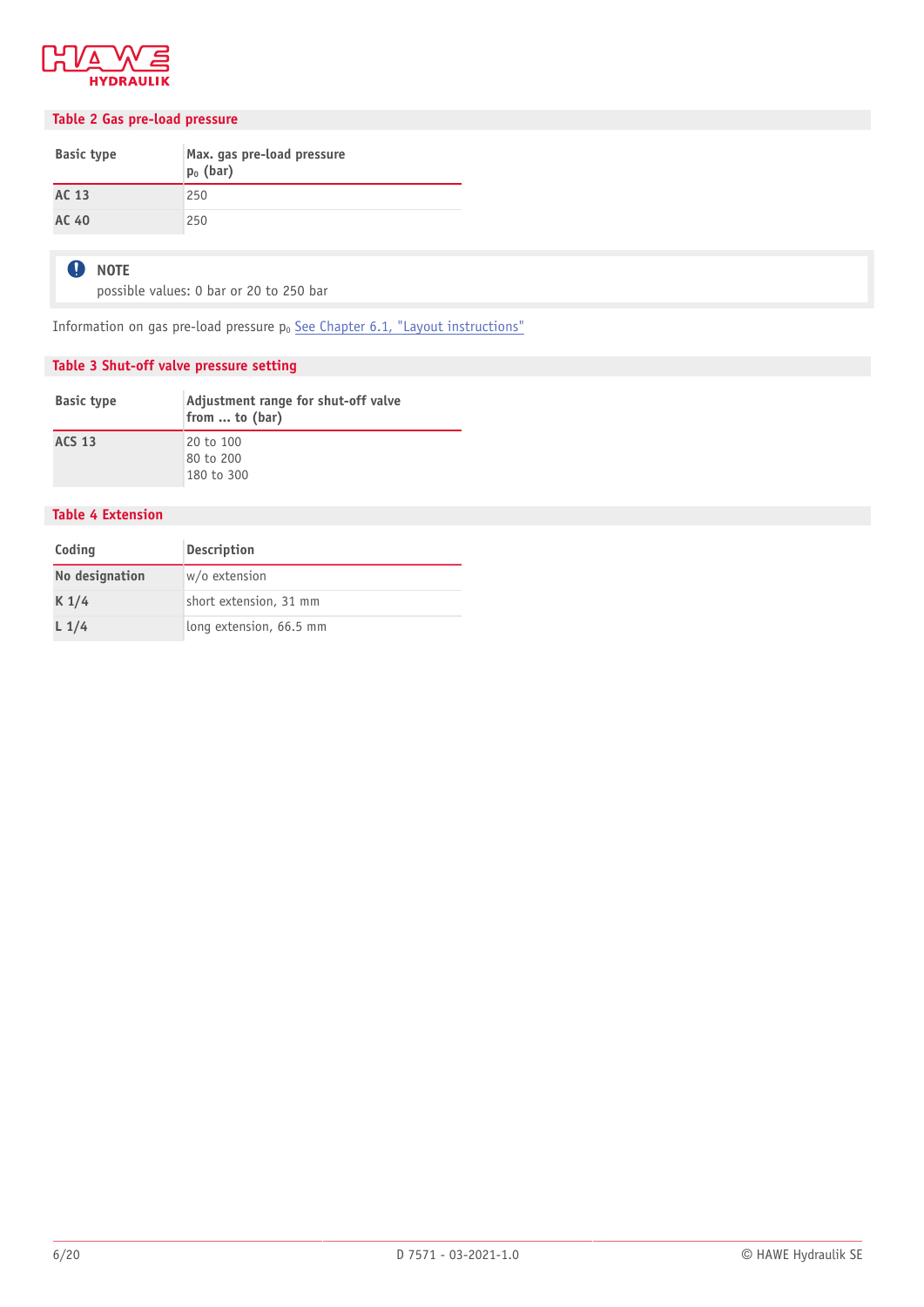

## <span id="page-6-0"></span>**3 Parameters**

### <span id="page-6-1"></span>**3.1 General**

#### **General information**

| <b>Designation</b>         | Micro diaphragm accumulator (spherical accumulator)                                                                                                                                                                                                                                                                                                                                                          |
|----------------------------|--------------------------------------------------------------------------------------------------------------------------------------------------------------------------------------------------------------------------------------------------------------------------------------------------------------------------------------------------------------------------------------------------------------|
| Surface protection         | Zinc electroplating with transparent passivation                                                                                                                                                                                                                                                                                                                                                             |
| <b>Mounting position</b>   | As desired                                                                                                                                                                                                                                                                                                                                                                                                   |
| <b>Attachment</b>          | Screwed into threaded holes<br>Tapped journals G 1/4 A ISO 228-1 with sealing edge<br>Tightening torque See Chapter 4, "Dimensions"                                                                                                                                                                                                                                                                          |
| <b>Gas filling</b>         | Nitrogen, grade 4.0 or 5.0                                                                                                                                                                                                                                                                                                                                                                                   |
| <b>Ambient temperature</b> | $-20$ to $+60^{\circ}$ C                                                                                                                                                                                                                                                                                                                                                                                     |
| Hydraulic fluid            | Hydraulic oil: according to Parts 1 to 3; ISO VG 10 to 68 acc. to DIN ISO 3448<br>Viscosity range: min. approx. 4; max. approx. 1500 mm <sup>2</sup> /s<br>Optimal operating range: approx. 10 to 500 mm <sup>2</sup> /s<br>Also suitable for biologically degradable pressure fluids type HEPG (polyalkylene glycol) and<br>HEES (synthetic ester) at operating temperatures up to approx. $+70^{\circ}$ C. |
| <b>Operating pressures</b> | See "Table 1"<br>$p_0$ (bar) gas filling pressure (desired), engraved in accumulator housing<br>$p_{0 max}$ = 250 bar; $p_{0 min}$ = 5 bar<br>$p_{oil 1}$ (bar) lower operating pressure (oil side), $p_{oil 1 min}$ , 1.1 $p_0$<br>$p_{oil 2}$ (bar) upper operating pressure (oil side), $p_{oil 2 max}$ , 4 $p_0$ (isothermal), 3 $p_0$ (adiabatic)                                                       |
| <b>Bursting pressure</b>   | approx. 4x max. overpressure p <sub>4</sub>                                                                                                                                                                                                                                                                                                                                                                  |
| Can be topped up           | yes; required filling device available upon request (See Chapter 5.3.1, "Installation and<br>commissioning")                                                                                                                                                                                                                                                                                                 |

### **Weight**

| Miniature hydraulic accumulator | <b>Type</b> |              |
|---------------------------------|-------------|--------------|
|                                 | AC 13       | $= 0.3$ kg   |
|                                 | ACS 13      | $= 0.3$ kg   |
|                                 | AC 40       | $= 0.65$ kg  |
|                                 |             |              |
| Extension                       | Coding      |              |
|                                 | K1/4        | $= +0.06$ kg |
|                                 | L1/4        | $= +0.1$ kg  |
|                                 |             |              |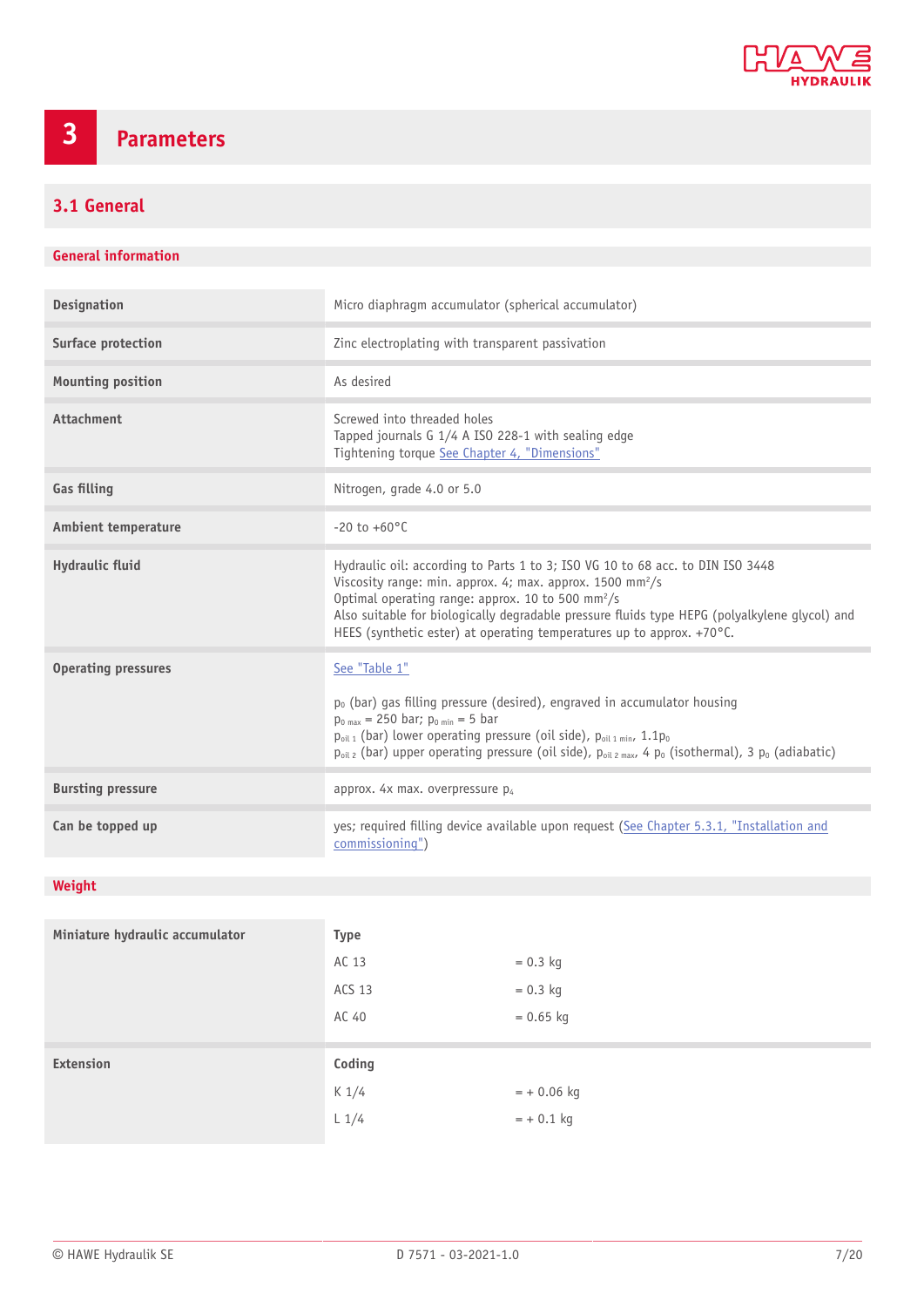

#### **Characteristic lines**

#### **O** NOTE

The characteristic lines are theoretical reference limit values.

At a given gas filling pressure  $p_0$ , the volume available for removal can be calculated from the operating points  $p_{oil 2}$  and  $p_{oil 1}$ :  $V_{oil} = V_{oil 2} - V_{oil 1}$ 

The real values depend, among other things, on the application:

- Used for oil leakage compensation  $\rightarrow$  closer to isothermal characteristic line
- Faster load alternation  $\rightarrow$  closer to adiabatic characteristic line

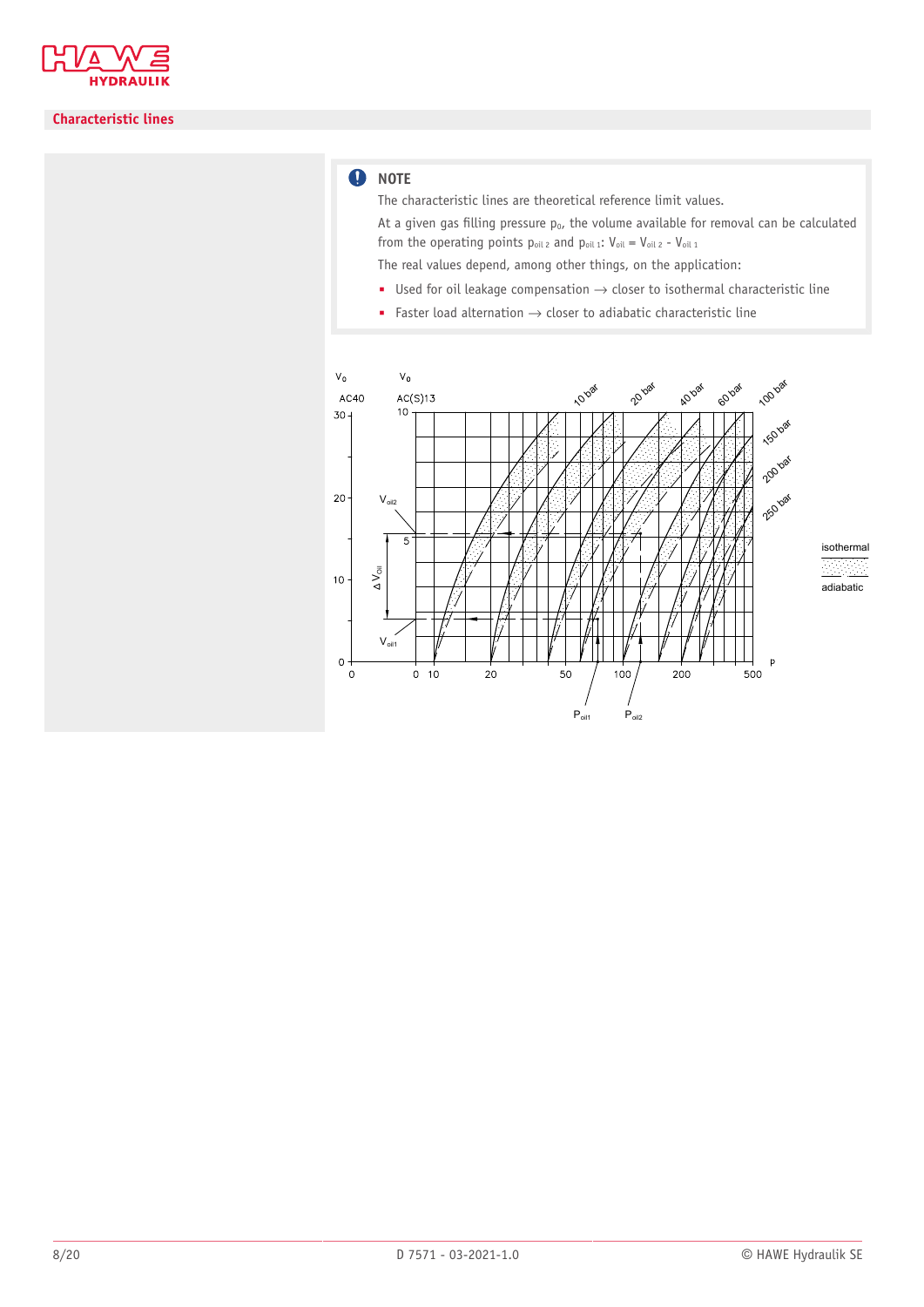

## <span id="page-8-0"></span>**4 Dimensions**

<span id="page-8-1"></span>All dimensions in mm, subject to change.

### **4.1 Miniature hydraulic accumulator**









1 Shut-off valve





#### **Mounting hole**

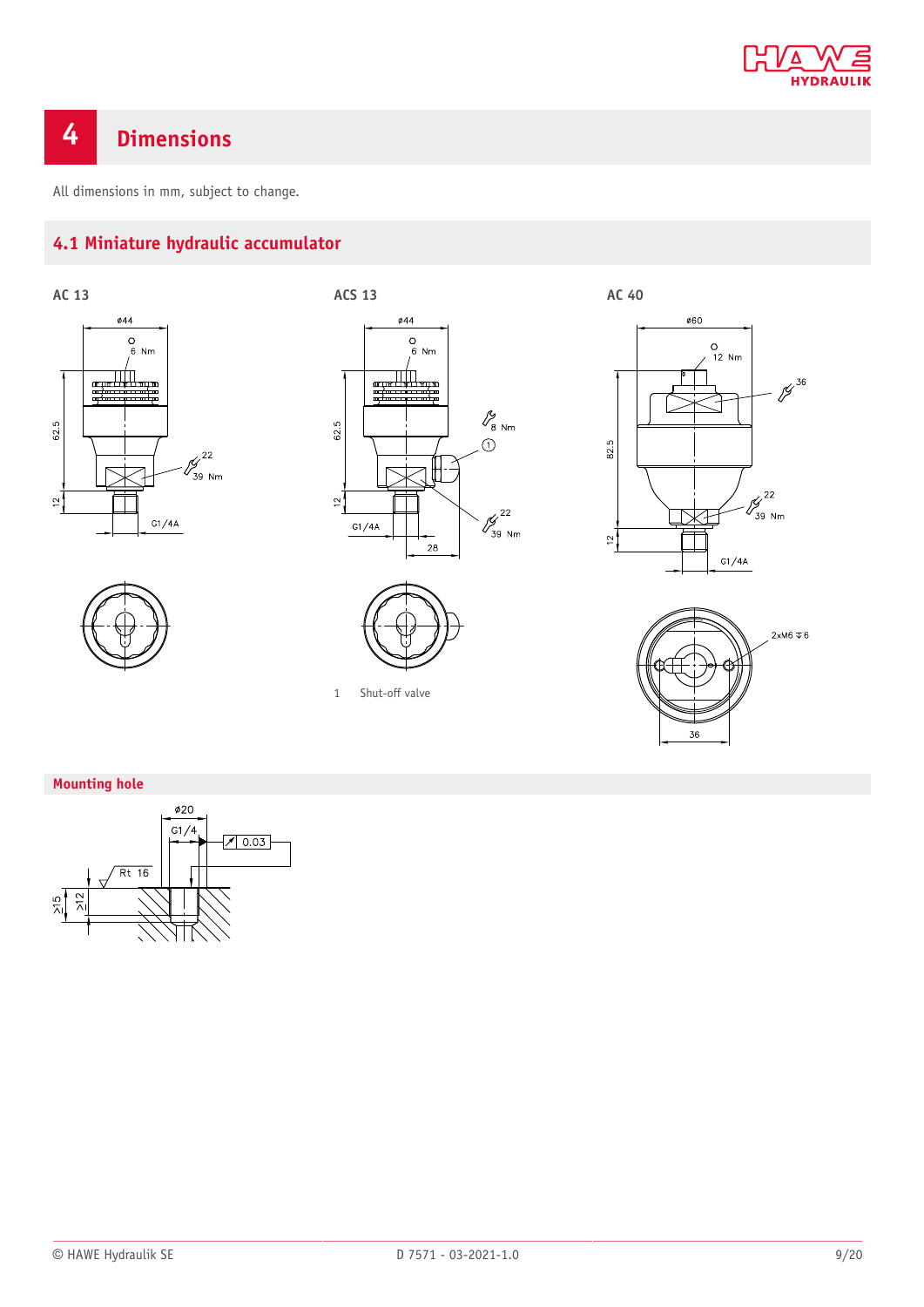

### <span id="page-9-0"></span>**4.2 Extension**



#### **O** NOTE Mounting hole for K 1/4 and L 1/4, including tightening torque [See Chapter 4.1,](#page-8-1) "Miniature hydraulic accumulator"

 $\frac{\cancel{6}^{19}}{39 \text{ Nm}}$ 

 $11.5$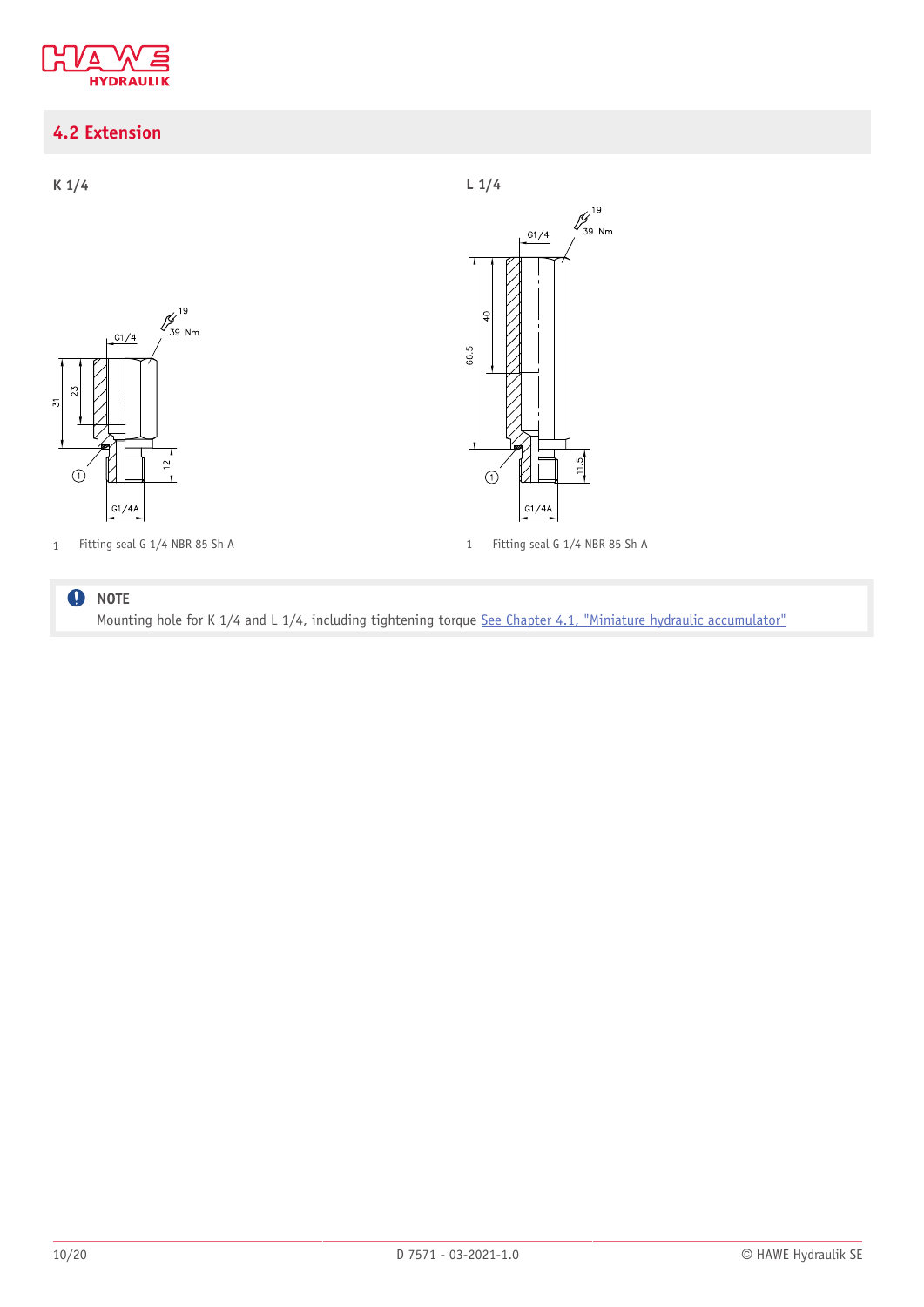

## <span id="page-10-0"></span>**5 Assembly, operation and maintenance recommendations**

#### <span id="page-10-1"></span>**5.1 General notes**

#### <span id="page-10-2"></span>**5.1.1 Safety instructions**

Further information on the technical design of accumulator systems is provided by DIN EN ISO 4413. To summarise, there must be a facility to release the accumulator pressure on the fluid side when servicing is carried out (drain valve and pressure gauge for monitoring purposes).

Even when using miniature hydraulic accumulators, it is still recommended to apply a warning notice with instructions to relieve fluid pressure before beginning and work on the hydraulic system (e.g. repairs, changing valves). No work must be performed on the hydraulic system while the fluid in the miniature hydraulic accumulator is under pressure.

A corresponding notice should be attached to the hydraulic system in an easily visible place. Equivalent instructions should also be added to the system's operating manual or associated schematic (DIN 24 346 section 7.4.7).

#### **Options for relieving the pressure circuit**

- via drain screw in one of the directional valve bank's end plates, if present (e.g. end plate coding 2 in [D 7470 B/1](http://downloads.hawe.com/7/4/D7470B1-en.pdf))
- multiple actuation of directional seated valve connected to accumulator. This directional seated valve must feature absolute negative overlap. Attention needs to be paid to whether any potentially generated consumer pressure causes any effects.

#### <span id="page-10-3"></span>**5.1.2 Legal provisions**

Hydraulic accumulators are classified as pressure vessels under the European Pressure Equipment Directive 2014/68/EU. For hydraulic accumulators, the regulations that apply at the installation location must be adhered to before commissioning and during operation. The operator holds sole responsibility for compliance with the existing regulations. The supplied documents must be kept in a safe place; they will be needed for recurring inspections.

#### <span id="page-10-4"></span>**5.1.3 Transportation and storage**

#### **A** CAUTION

**Risk of injury due to incorrect transportation.** Risk of minor injury.

- Comply with the regulations on transportation and safety.
- Wear protective equipment.

#### **note**

Accumulators must be stored in a cool, dry place and protected from direct sunlight.

Dirt must be prevented from entering the accumulator.

If the accumulator is stored over a longer period, it is advisable to restrict the gas pre-load pressure to approx. 10 bar to prevent deformation of the sealing element or separator.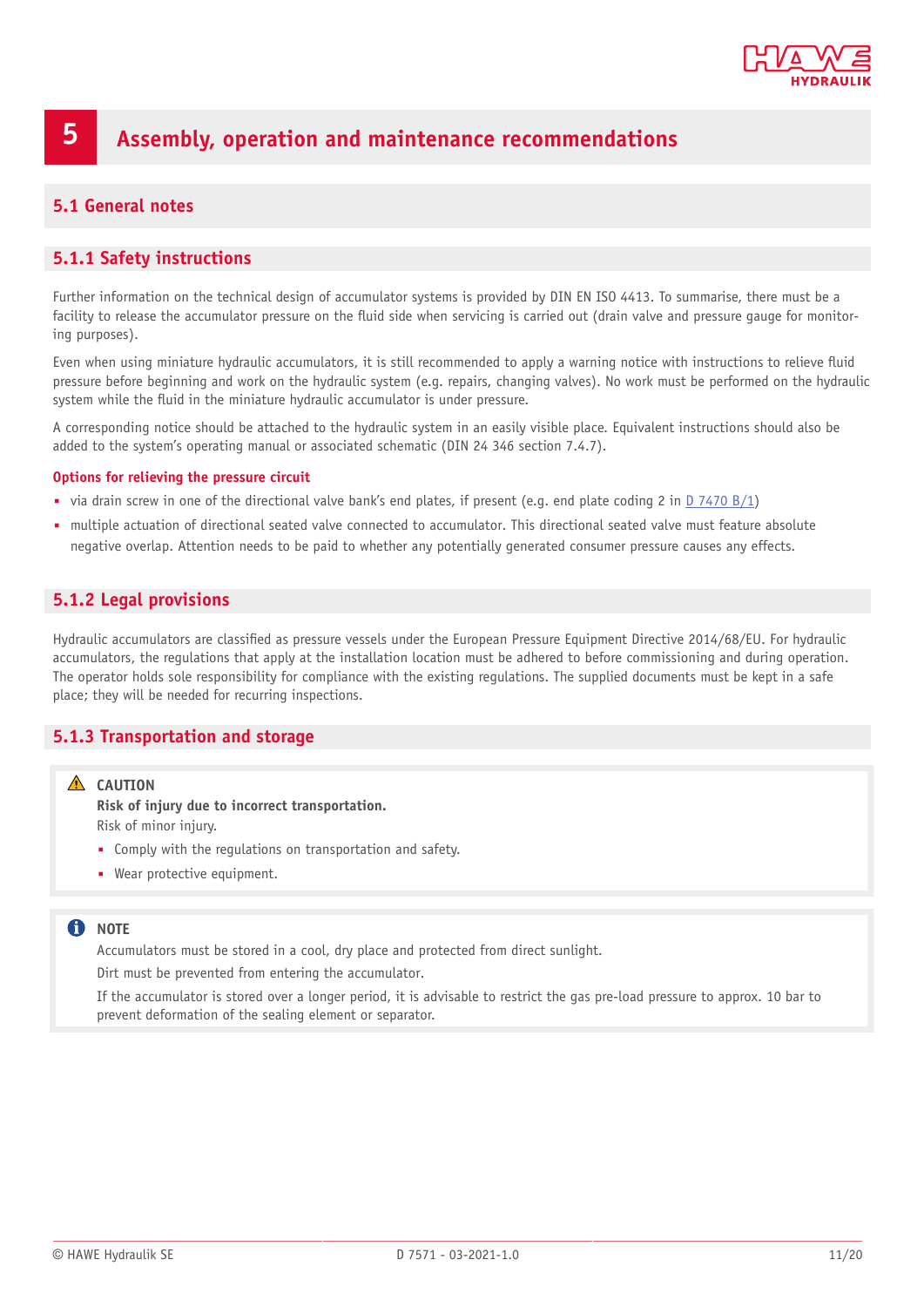

### <span id="page-11-0"></span>**5.2 Intended use**

This product is intended exclusively for use in hydraulic applications (fluid technology).

The user must observe the safety measures and warnings in this documentation.

#### **Essential requirements for the product to function correctly and safely:**

- All information in this documentation must be observed. This applies in particular to all safety measures and warnings.
- The product must only be assembled and put into operation by qualified personnel.
- The product must only be operated within the specified technical parameters. The technical parameters are described in detail in this documentation.
- All components must be suitable for the operating conditions in the event of application in an assembly.
- The operating and maintenance manual of the components, assemblies and the speci'c complete system must also always be observed.

If the product can no longer be operated safely:

- 1. Remove the product from operation and mark it accordingly.
- ✓ It is then not permitted to continue using or operating the product.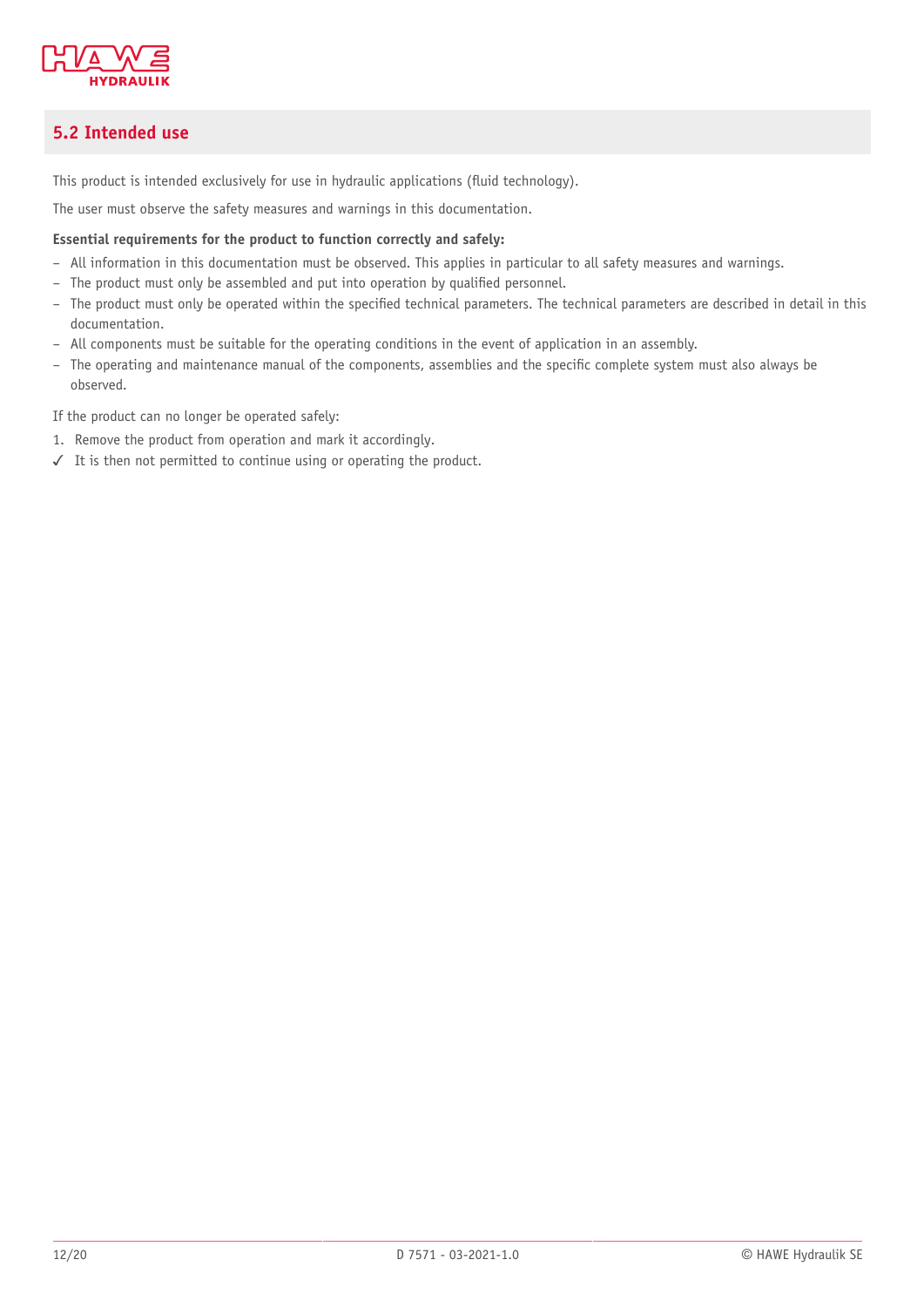

#### <span id="page-12-0"></span>**5.3 Assembly information**

The product must only be installed in the complete system with standard and compliant connection components (screw fittings, hoses, pipes, fixtures etc.).

The product must be shut down correctly prior to dismounting (in particular in combination with hydraulic accumulators).

#### **A** DANGER

**Risk to life caused by sudden movement of the hydraulic drives when dismantled incorrectly!** Risk of serious injury or death.

- Depressurise the hydraulic system.
- Perform safety measures in preparation for maintenance.

#### <span id="page-12-1"></span>**5.3.1 Installation and commissioning**

#### **Installation**

#### **WARNING**

**Risk of injury due to stored pressure escaping in an uncontrolled manner!** Risk of serious injury or death.

- Prior to all maintenance work, release the pressure in the hydraulic system.
- 1. Fit the accumulator to the bracket intended for this purpose, if possible route the gas side directing upwards.
- 2. Fit the required shut-off, drain and safety valves between the accumulator and the hydraulic system. The easiest way to do this is probably using a 'safety block' that contains all the above cap.

When installing, use only the spanner flats on the underside.

#### **Primary filling**

#### **A** DANGER

**Risk to life due to hydraulic accumulators potentially exploding if they are not &lled correctly!** Risk of serious injury or death.

- The maximum operating pressure, 'lling pressure and temperature range of the hydraulic accumulator must be suitable for the operating conditions.
- **•** Fill hydraulic accumulators only with  $N_2$  (nitrogen).
- Only use suitable filling and testing devices.

Ensure that the accumulator is suitable for the operating conditions with regard to max. operating pressure, 'lling pressure and temperature range.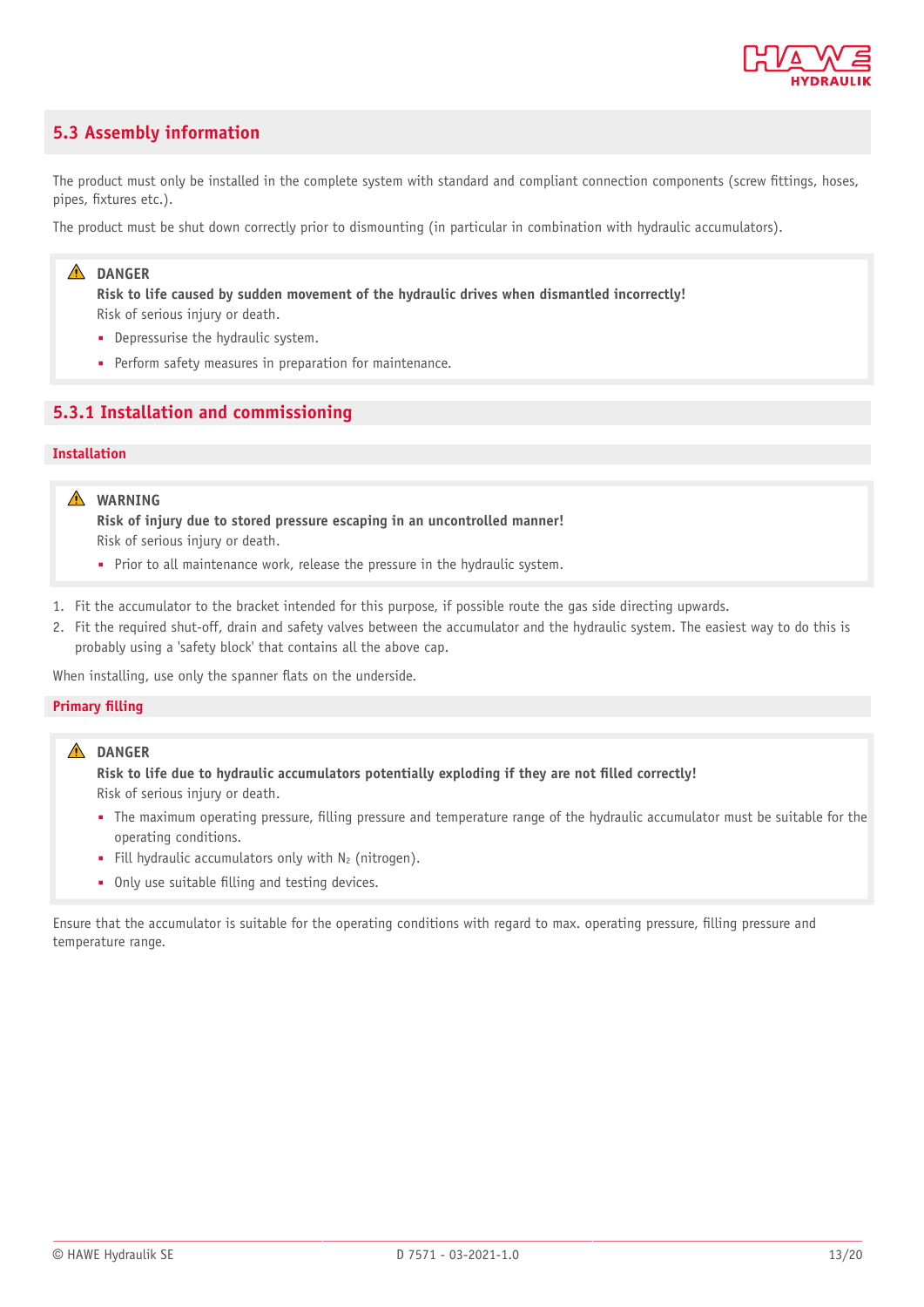

#### **Filling device**

The filling device is used for topping up and adjusting the gas filling pressure.

Since diaphragm accumulators are hydraulic accumulators and subject to the European Pressure Equipment Directive (see there for exceptions), it must be ensured that the safety required therein, in particular to prevent overpressure, is achieved. Since when filling is being performed from a nitrogen bottle with 200 bar or 300 bar bottle filling pressure, that pressure can be significantly higher than one of the following values,

- permissible operating gauge pressure of the diaphragm accumulator
- permissible gas filling pressure of the diaphragm accumulator
- permissible gauge range of respective pressure gauge

measures must be taken against overpressure.

It is therefore advisable to entrust testing and filling tasks only to specialist staff, and under no circumstances to use any sort of adapter to connect the filling device directly to the nitrogen bottle, but instead to use a bottle pressure reducer. Hoses with G 1/4 and G 1/2 connection nuts are required for connection to such bottle pressure reducers DIN 560 . Use only purified grade 4.0 or 5.0 nitrogen!

**Filling device for AC(S) 13 Filling device for AC 40**



- 1 Accumulator bleed screw
- 2 Housing
- 3 Tighten lock ring and bolts
- 4 Unscrew wing bolt anti-clockwise



- 1 Accumulator bleed screw
- 2 Bleed hole
- 3 O-ring 23.47x2.62 NBR 90 Shore
- 4 Spindle

#### **f** NOTE

Order numbers for filling device [See Chapter 6.2.1,](#page-18-1) "Filling device"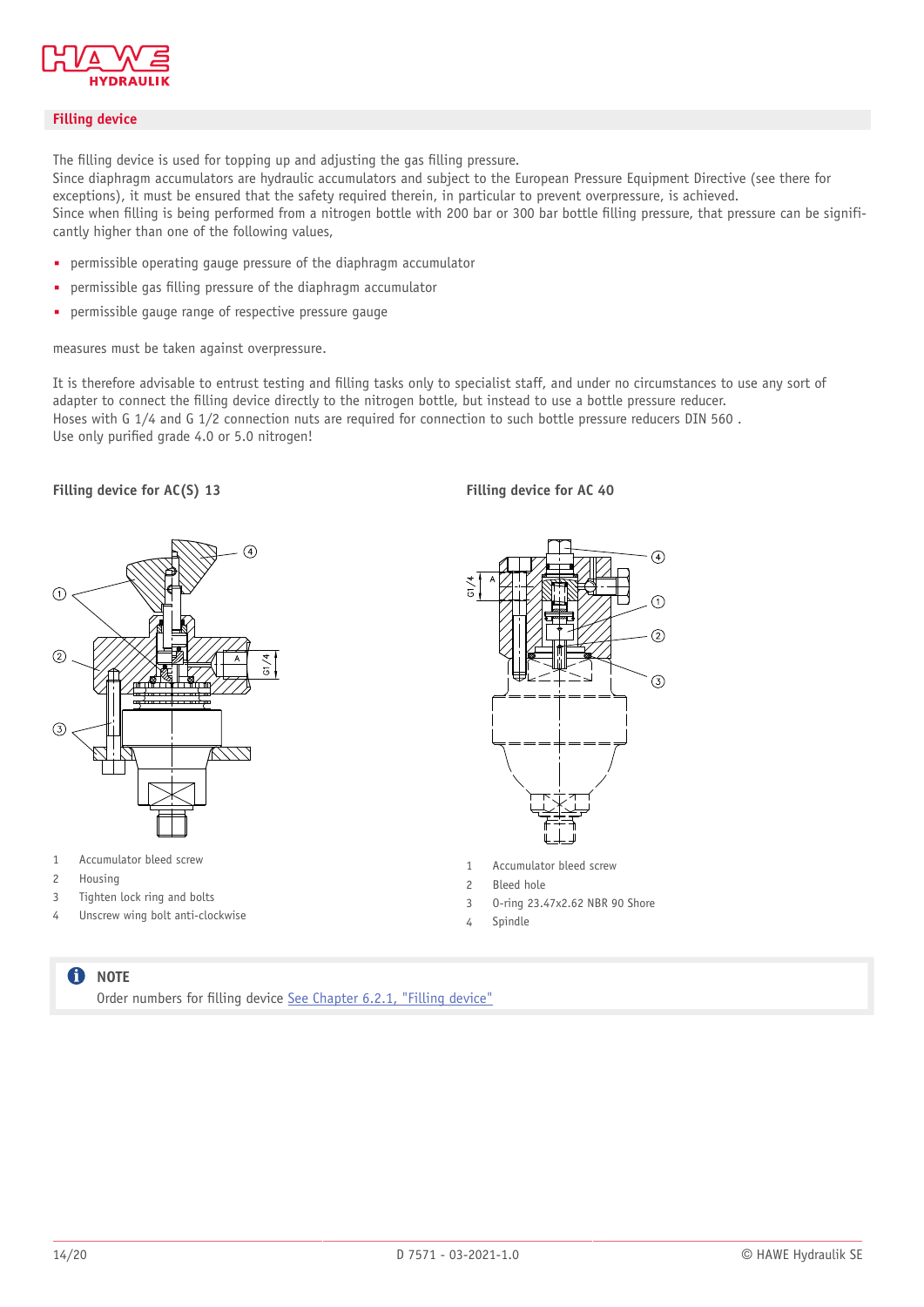

#### **Filling instructions**

#### **A** DANGER

**Risk to life due to hydraulic accumulators potentially exploding if they are not &lled correctly!** Risk of serious injury or death.

- The maximum operating pressure, 'lling pressure and temperature range of the hydraulic accumulator must be suitable for the operating conditions.
- **•** Fill hydraulic accumulators only with  $N_2$  (nitrogen).
- Only use suitable filling and testing devices.

#### **AC(S) 13 AC 40**

#### **Draining Draining**

- 1. Screw spindle in all the way into the housing **2** to the wing bolt's stop and guide the hex end into the accumulator's bleed screw.
- 2. Hold the accumulator and device together with your hand and – if necessary – turn the housing **2** clockwise until it lies in contact with the accumulator.
- 3. Tighten lock ring and bolts **3**.
- 4. Unscrew the wing bolt anti-clockwise = gas pressure relieves through A.

#### **Filling Filling**

- 5. Connect a nitrogen bottle with pressure-reducing valve to A and set the desired gas filling pressure in the pressurereducing valve (monitor the pressure gauge!).
- 6. Screw in the wing bolt clockwise until the accumulator's bleed screw makes contact.
- 7. Remove the device.
- 8. Tighten the screw!

#### Unscrew the accumulator's bleed screw **1**, after about two turns gas starts bleeding through the bleed hole **2** on the side.

Lay the O-ring **3** into the counterhole and screw in the accumulator's bleed screw. Screw it in only so far that the bleed hole on the side remains clear. Screw the filling device to the accumulator. Connect a nitrogen bottle with pressure-reducing valve to A and set the desired gas filling pressure in the pressure-reducing valve (monitor the pressure gauge!).

Screw in the spindle **4** clockwise with a size 10 spanner until the accumulator's bleed screw makes contact.

Remove the device, tighten the screw!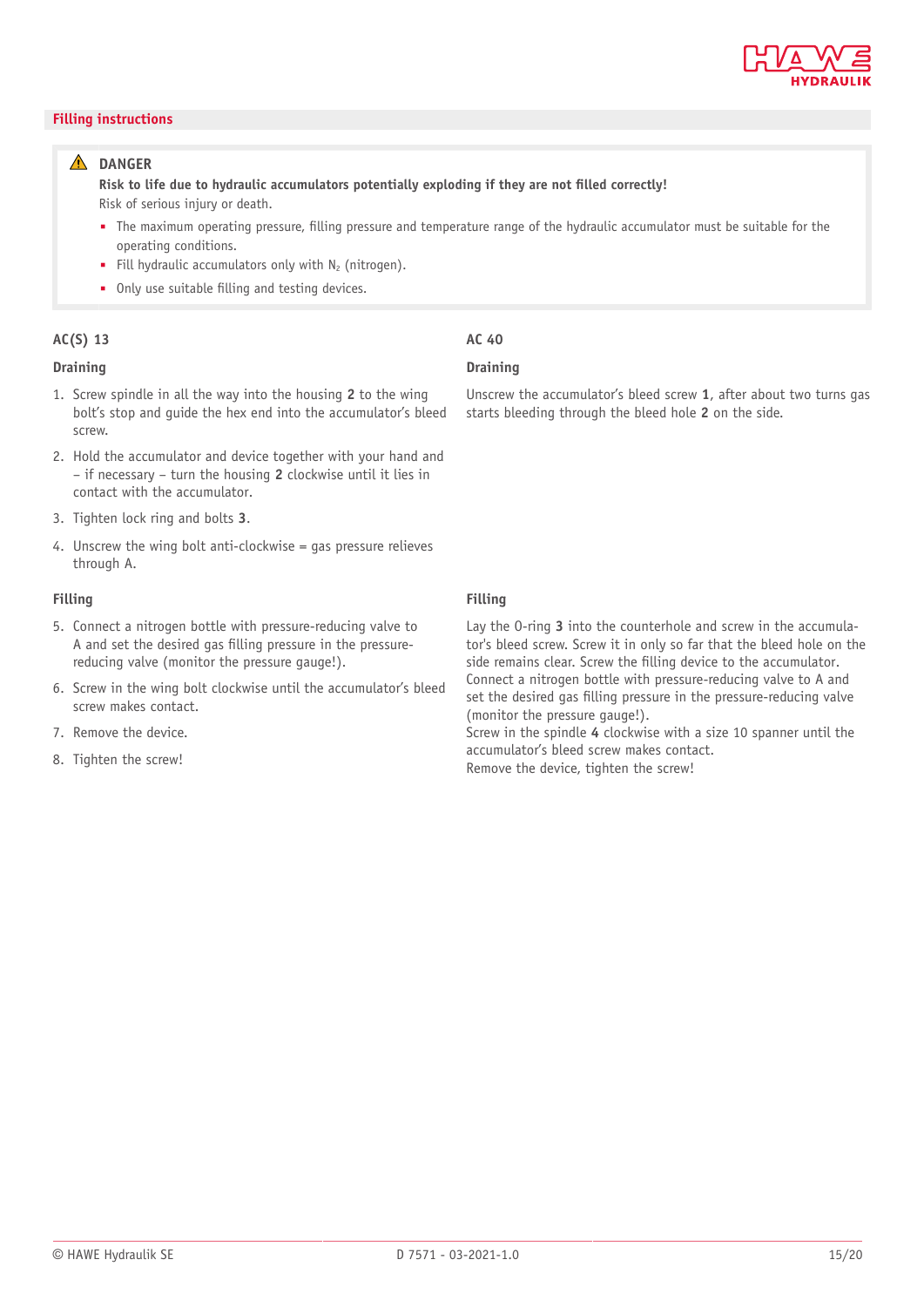

### <span id="page-15-0"></span>**5.4 Operating instructions**

#### **Purity** and **filtering** of the hydraulic fluid

Fine contamination can significantly impair the function of the hydraulic component. Contamination can cause irreparable damage.

#### **Examples of &ne contamination include:**

- Metal chips
- Rubber particles from hoses and seals
- Dirt due to assembly and maintenance
- Mechanical debris
- $-$  Chemical ageing of the hydraulic fluid

#### **f** NOTE

New hydraulic fluid from the manufacturer does not necessarily have the required level of purity. The hydraulic fluid must be filtered during filling.

Pay attention to the cleanliness level of the hydraulic fluid to maintain faultless operation. (Also see cleanliness level in Chapter 3, ["Parameters"](#page-6-0)).

<span id="page-15-1"></span>Additionally applicable document: [D 5488/1](http://downloads.hawe.com/5/4/D54881-en.pdf) Oil recommendations

#### **5.5 Maintenance information**

Conduct a visual inspection at regular intervals, but at least once per year, to check if the hydraulic connections are damaged. If external leakages are found, shut down and repair the system.

Clean the device surface of dust deposits and dirt at regular intervals, but at least once per year.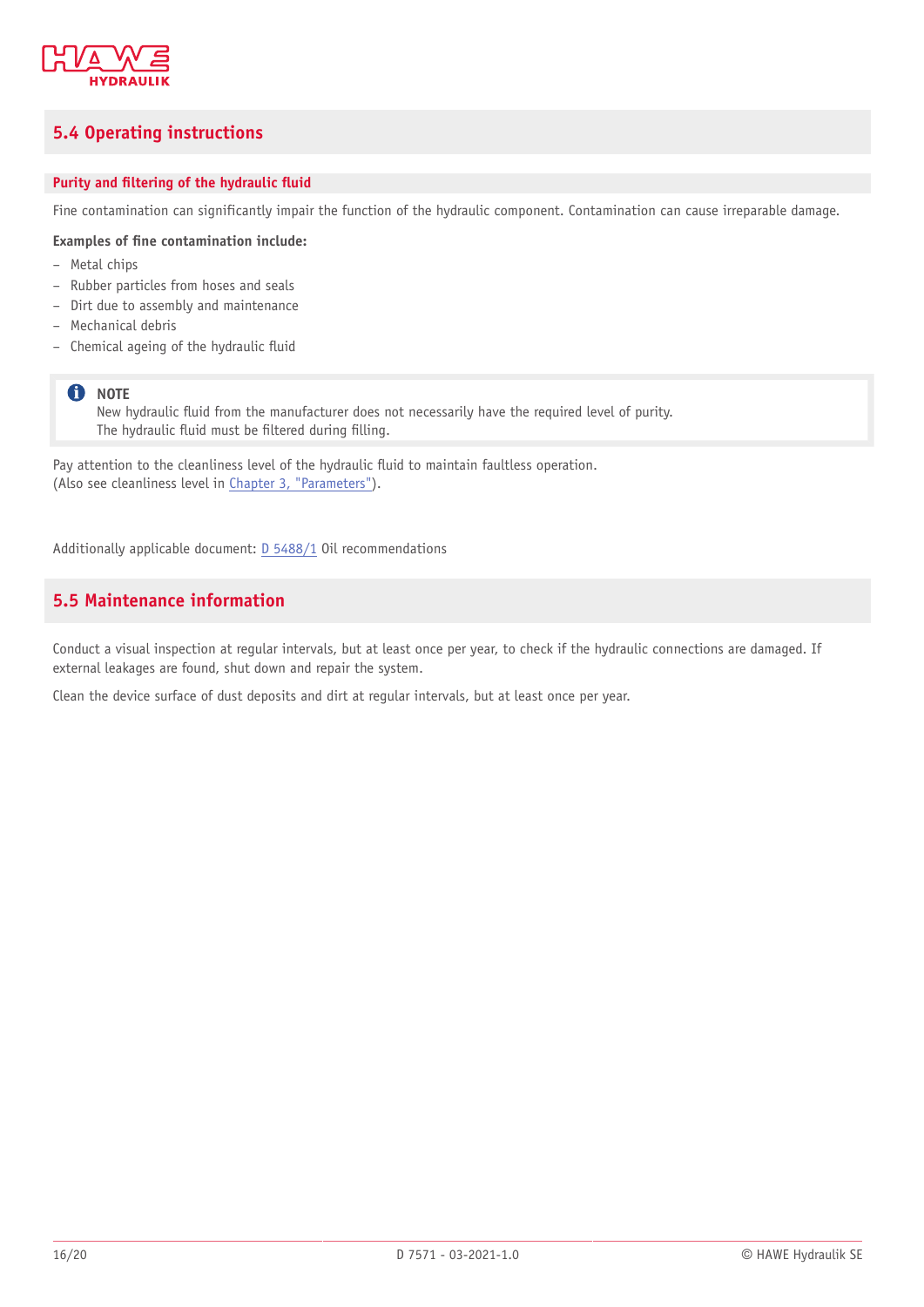

#### <span id="page-16-1"></span><span id="page-16-0"></span>**6.1 Layout instructions**

#### **a) General layout instructions**

Max. permissible operating pressure

The max. permissible operating pressure ( $p_{max}$ ) is the maximum pressure that may be applied to the accumulator.

- State variables  $p_0$ : Gas filling pressure
	- $\blacksquare$  p<sub>1</sub>: min. operating pressure
	- $\blacksquare$  p<sub>2</sub>: max. operating pressure
	- V<sub>0</sub>: accumulator's effective volume
	- $\blacksquare$  V<sub>1</sub>: Gas capacity at  $p_1$
	- $V_2$ : Gas capacity at  $p_2$
	- $\triangle$  V: delivered or received usable oil volume between  $p_1$  and  $p_2$



1 Accumulator empty The nitrogen-loaded diaphragm assumes the accumulator's inner contour. The valve disc seals the fluid port, preventing damage to the diaphragm.

2 Accumulator at lower operating pressure Attention, a small quantity of fluid should always remain in the accumulator to prevent damage to the diaphragm  $(p_0 < p_1)$ . 3 Accumulator at upper operating pressure

Volume change  $\Delta V$  between position at lower and at upper operating pressure corresponds to the usable fluid volume:  $V\Delta = V_1 - V_2$ 

- Gas pre-filling pressure  $p_0$ (reference values)
- When acting as pressure reservoir around 90% of lower operating pressure
- When acting as a pulse damper around 60% of upper operating pressure

• Consideration of temperature influence

$$
p_{1,T1} = p_{0,T0} \cdot \frac{(T_1 + 273)}{(T_0 + 273)}
$$

e.g. filling pressure  $p_0$  at 90 bar with ambient temperature T<sub>0</sub> 20°C

- With the ambient temperature changing to  $T_1 = 40^{\circ}$ C you get  $p_1_{min} = 96.14$  bar
- With the ambient temperature changing to  $T_1 = -10$ °C you get p<sub>1 min</sub> = 80.78 bar

State changes The compression and expansion processes in a diaphragm accumulator are governed by the laws of polytropic changes of gas state. These are divided into:

- **■** Isothermal change during slow processes (polytropic exponent  $n = 1$ ), e.g. when used for oil leakage compensation
- $\blacksquare$  Adiabatic change in rapid processes (polytropic exponent  $n = 1.4$ , applies to nitrogen), e.g. when used as a damping element

Calculating V<sub>0</sub>

$$
V_0=\frac{\Delta V}{\left(\frac{p_0}{p_1}\right)^{\!\!\frac{1}{n}}-\left(\frac{p_0}{p_2}\right)^{\!\!\frac{1}{n}}}
$$

(reference value:  $V_0 = 1.5 ... 3 \times \Delta V$ )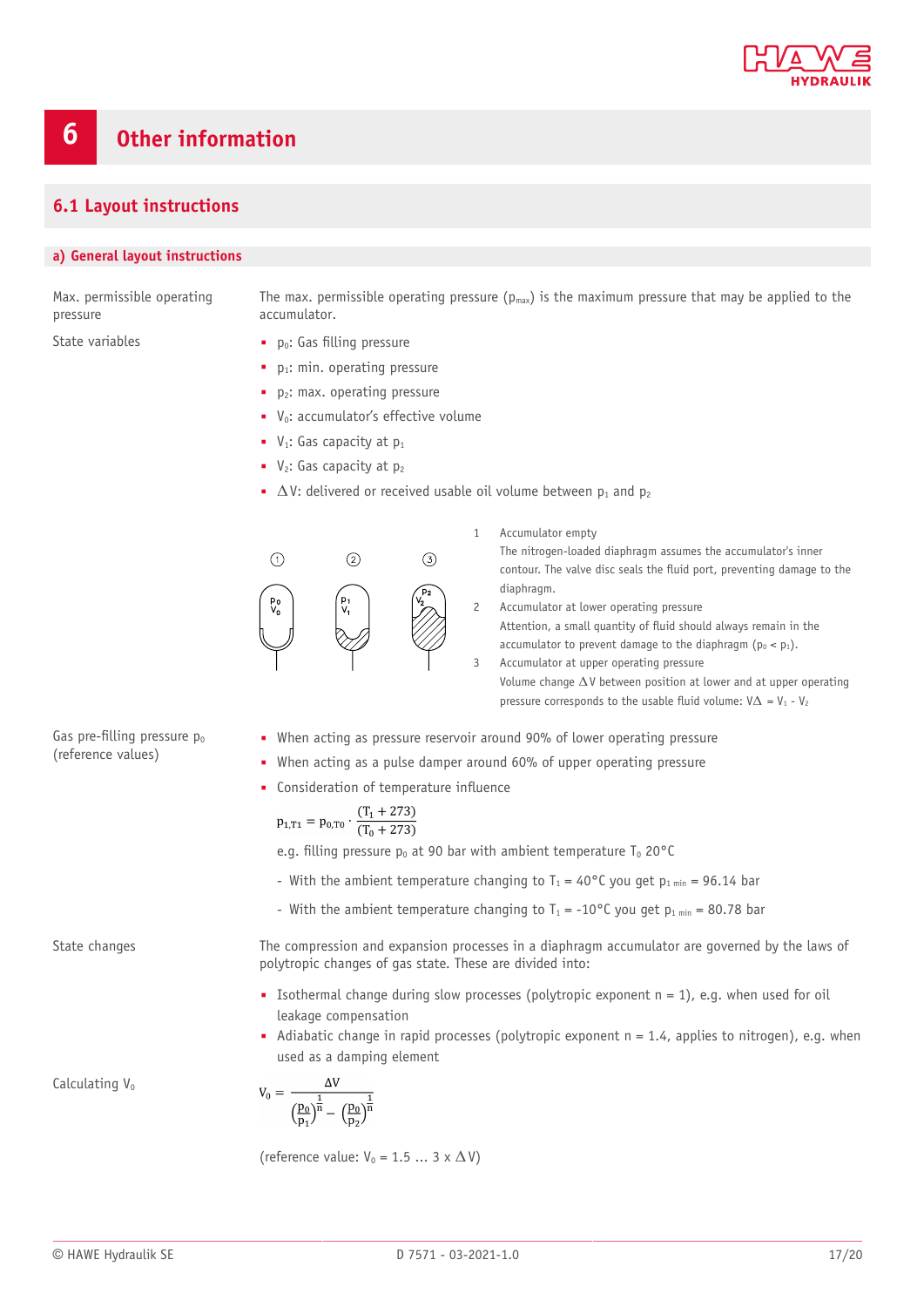

#### **b) Use of pressure-limiting valve**

The miniature hydraulic accumulators described here are exempted from the Pressure Equipment Directive 2014/68/EU as per article 4 (3).

For pressure safety, the pressure-limiting valve employed for the hydraulic system is sufficient. A separate, specially componentapproved safety valve for the accumulator itself is not necessary. If the miniature accumulator is located in a section of the hydraulic system that may, during operation (or in the event of an operating error), be subjected to pressure amplification that could exceed the max. overpressure of  $p_4$ , this section requires a simple pressure-limiting valve set to less than or equal to  $p_4$ .

#### **c) Use of accumulator with shut-off valve type ACS**

#### **Sample application:**

One accumulator acts as a damper in the low pressure range (low gas pre-load pressure), another accumulator acts as a damper in a higher pressure range (high gas pre-load pressure).

The accumulator with shut-off valve, type ACS, is used for damping in the low-pressure range.

Set the shut-off valve to a shut-off pressure of  $\leq 4$  p<sub>0</sub>.

In the case of adiabatic load (constant load alternation), set the shut-off valve to a shut-off pressure of  $\leq 3$  p<sub>0</sub>. Characteristic lines [See](#page-6-0) Chapter 3, ["Parameters"](#page-6-0)

#### **d) Application examples**

Accumulators are used to:

- compensate for potential internal leaking For example as a reservoir to cover any oil lost to leaking for small-scale systems operating in standby mode, e.g. in clamping circuits (delaying downstream switching intervals controlled by pressure switches, for example)
- $\blacksquare$  boosting pump delivery flow Example 1: Pressure oil supply for emergency activation if pump-side pressure oil supply fails. Preferably AC 40 because of available accumulator capacity.

Example 2: Assisting changeover processes in purely hydraulic, pressure-controlled idle circulation valves (see [D 7529](http://downloads.hawe.com/7/5/D7529-en.pdf)).

- compensate pressure fluctuations caused by shifting temperatures For example for neutralising volume changes in blocked-off oil chambers caused by changes in the ambient temperature (e.g. in long-term testing using small, static test presses)
- pulse damping in hydraulic systems

For example to affect and increase the delayed action of pressure compensators or other function elements operated by pressure differences. This might serve, for example, to prevent or rapidly attenuate excessive control amplitudes in low-frequency slewing or bobbing movements performed by components in hydro-mechanical systems (e.g. crane booms, hydraulic motors on long pipelines).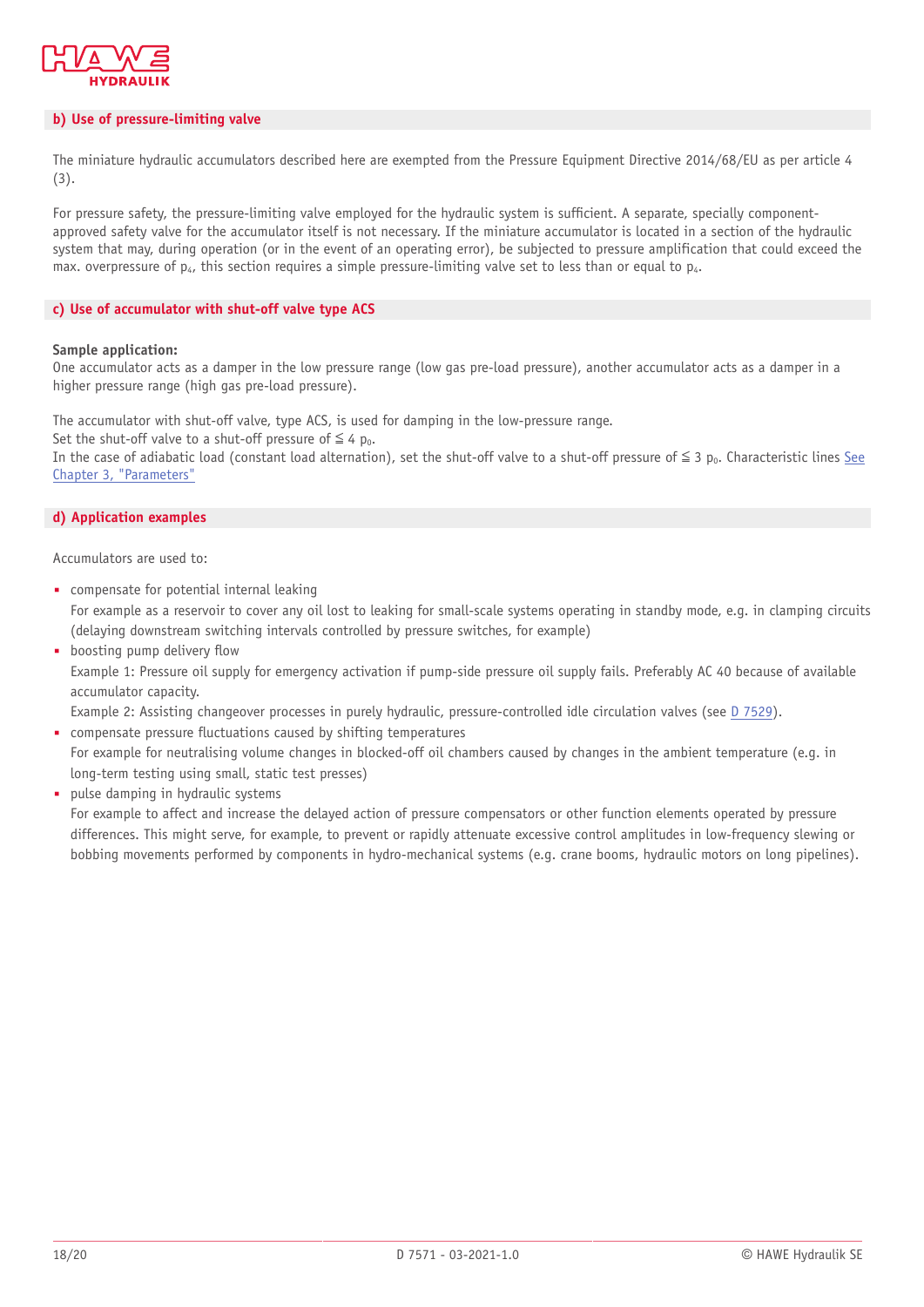

### <span id="page-18-0"></span>**6.2 Accessories, spare parts and separate components**

### <span id="page-18-1"></span>**6.2.1 Filling device**

| Filling device for type | Order coding |
|-------------------------|--------------|
| $AC(S)$ 13              | SK 7571-F 13 |
| AC 40                   | SK 7571-F 40 |

### <span id="page-18-2"></span>**6.2.2 Extension**

| Coding  | Order coding |
|---------|--------------|
| $K$ 1/4 | 6920 210 a   |
| L1/4    | 6920 210 b   |

With fitting seal G 1/4 NBR